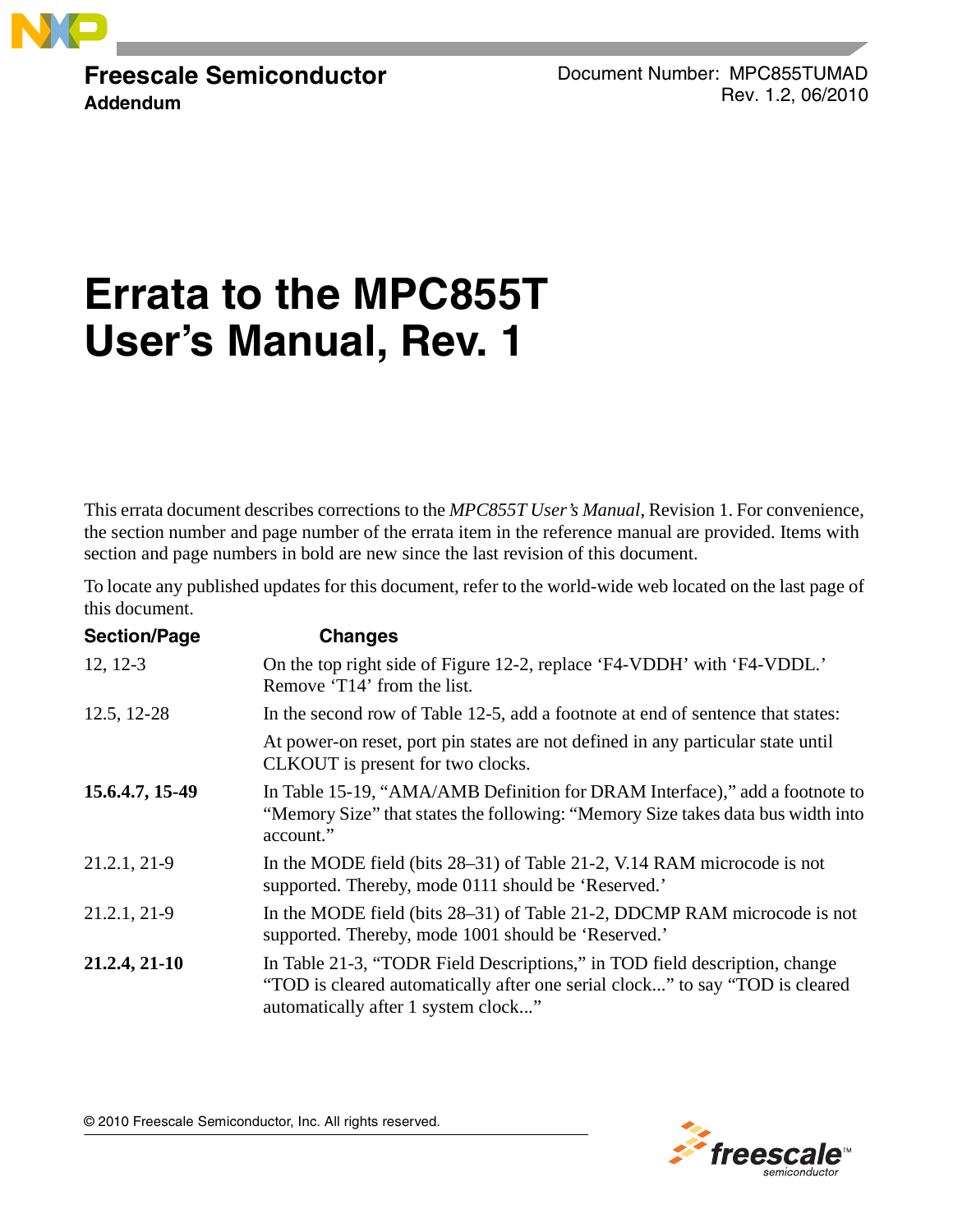

| Section, Page No.   | <b>Changes</b>                                                                                                                                                                                                                                                                                                                                                                                               |
|---------------------|--------------------------------------------------------------------------------------------------------------------------------------------------------------------------------------------------------------------------------------------------------------------------------------------------------------------------------------------------------------------------------------------------------------|
| 21.2.4, 21-10-21-11 | In Figure 21-5, change the TODR register access from R/W to W (write only).<br>Also, in Table 21-3, revise the second sentence of bit setting 1 in the TODR[TOD]<br>description to read "TOD is cleared automatically after one system clock cycle,<br>but"                                                                                                                                                  |
| 21.3, 21-12         | Under third bullet point, change "For an RxBD, the value must be even," to say,<br>"For an RxBD, the value must be mod 4 aligned."                                                                                                                                                                                                                                                                           |
| $22, 22-1$          | The last sentence in the last paragraph should be removed.                                                                                                                                                                                                                                                                                                                                                   |
| 22.16, 22-14        | In the RZS field (bit 7) of Table 22-9, for selection 1, the second sentence in the<br>paragraph (making reference to V.14 applications) should be removed.                                                                                                                                                                                                                                                  |
| 27.8, 27-13         | Add superscript number 2 after PADDR1_H, PADDR1_M, and PADDR1_L.                                                                                                                                                                                                                                                                                                                                             |
| 27.8, 27-14         | Add superscript number 2 after TADDR_H, TADDR_M and TADDR_L. Add a<br>note 2 at the bottom of Table 27-1 with the statement:                                                                                                                                                                                                                                                                                 |
|                     | The address should be written in little endian, not Motorola's big-endian format<br>(that is, physical address 112233445566 should be written $PADDR_L = 6655$ ,<br>PADDR_M = 4433, and PADDR_H = 2211. The TADDR should be written in the<br>same way as the PADDR).                                                                                                                                        |
| 27.22, 27-28        | Change the last sentence in step 26 to read, "Then write 0x000E to<br>TxBD[Data"                                                                                                                                                                                                                                                                                                                             |
| 30.4.1.2, 30-9      | In the last sentence of example 1, change the order of the string for $REV = 1$ to the<br>following:                                                                                                                                                                                                                                                                                                         |
|                     | j_klmn_r_stuv<br>first<br>last                                                                                                                                                                                                                                                                                                                                                                               |
| 30.4.1.2, 30-10     | In the last sentence of example 3, change the order of the string for $REV = 1$ to the<br>following:                                                                                                                                                                                                                                                                                                         |
|                     | first<br>r_stuv_ghij_klmn last                                                                                                                                                                                                                                                                                                                                                                               |
| 31.4.3, 31-8        | Table 31-3, replace the text in the description with the following:                                                                                                                                                                                                                                                                                                                                          |
|                     | Division ratio 0–7. Specifies the divide ratio of the BRG divider in the $I2C$ clock<br>generator. The output of the prescalar is divided by $2 \times (DIV + 3 + (2 \times FLT))$ ,<br>and the clock has a 50% duty cycle. The FLT bit is in the I2MOD register. The<br>minimum value for DIV is 3 if the digital filter is disabled ( $FLT = 0$ ) and 6 if the<br>digital filter is enabled ( $FLT = 1$ ). |
| 33.1, 33-2          | Add a footnote reference number at the end of the statement of the sixth bullet with<br>the following footnote:                                                                                                                                                                                                                                                                                              |
|                     | At power-on reset, port pin states are not defined in any particular state until<br>CLKOUT is present for two clocks.                                                                                                                                                                                                                                                                                        |
| 43.2.12, 43-10      | Change the term '60x' in the first and fourth sentences to 'external.'                                                                                                                                                                                                                                                                                                                                       |
| $B.3.1, B-4$        | In Table B-1, the row making reference to SCC in Profibus should be removed.                                                                                                                                                                                                                                                                                                                                 |